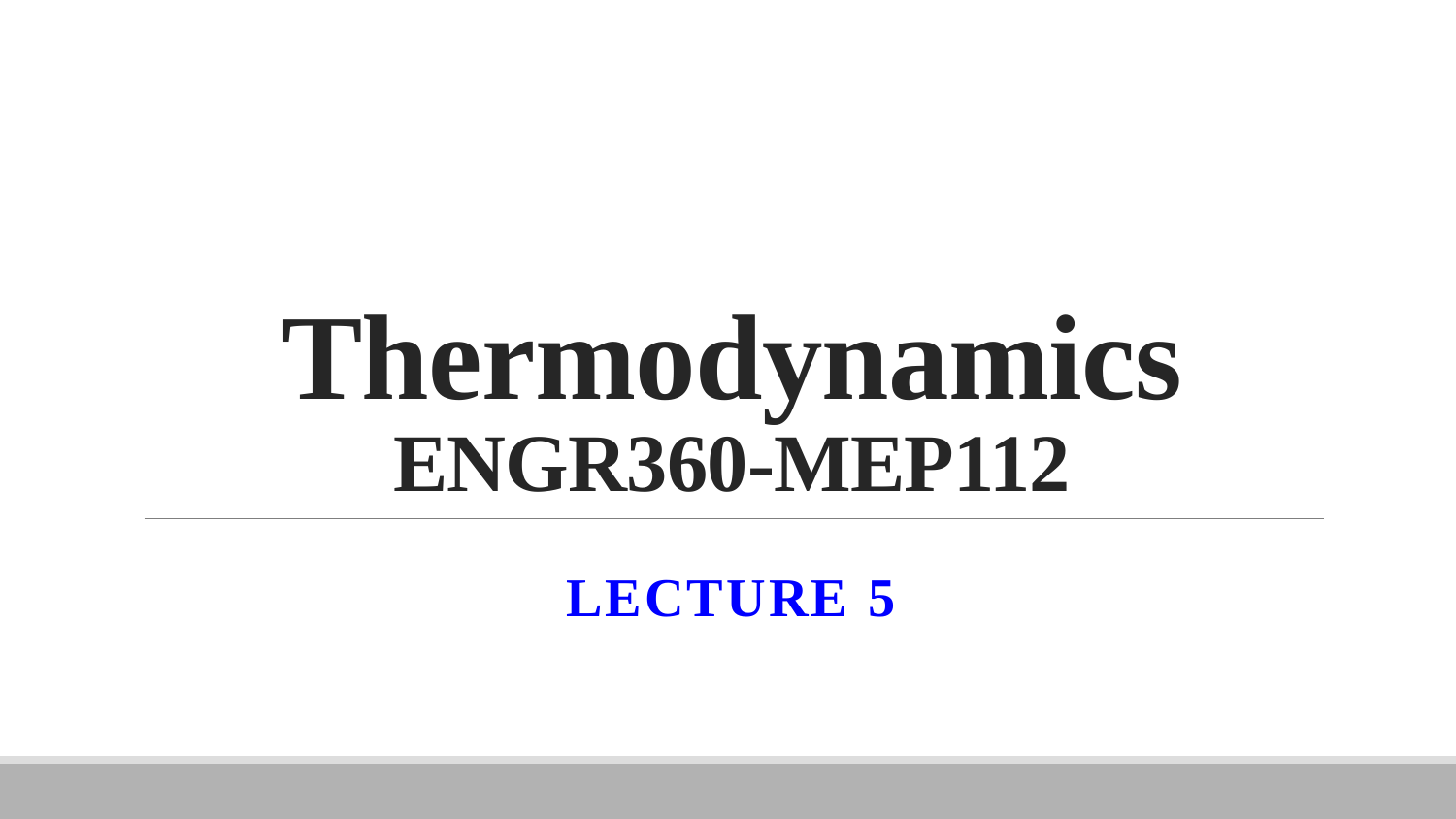# **Objectives:**

# **1. Determination of the state of H2O.**

- **2. Thermodynamic property tables of H<sub>2</sub>O and EES database.**
- **3. The hypothesis of an ideal-gas and ideal-gas equation of state.**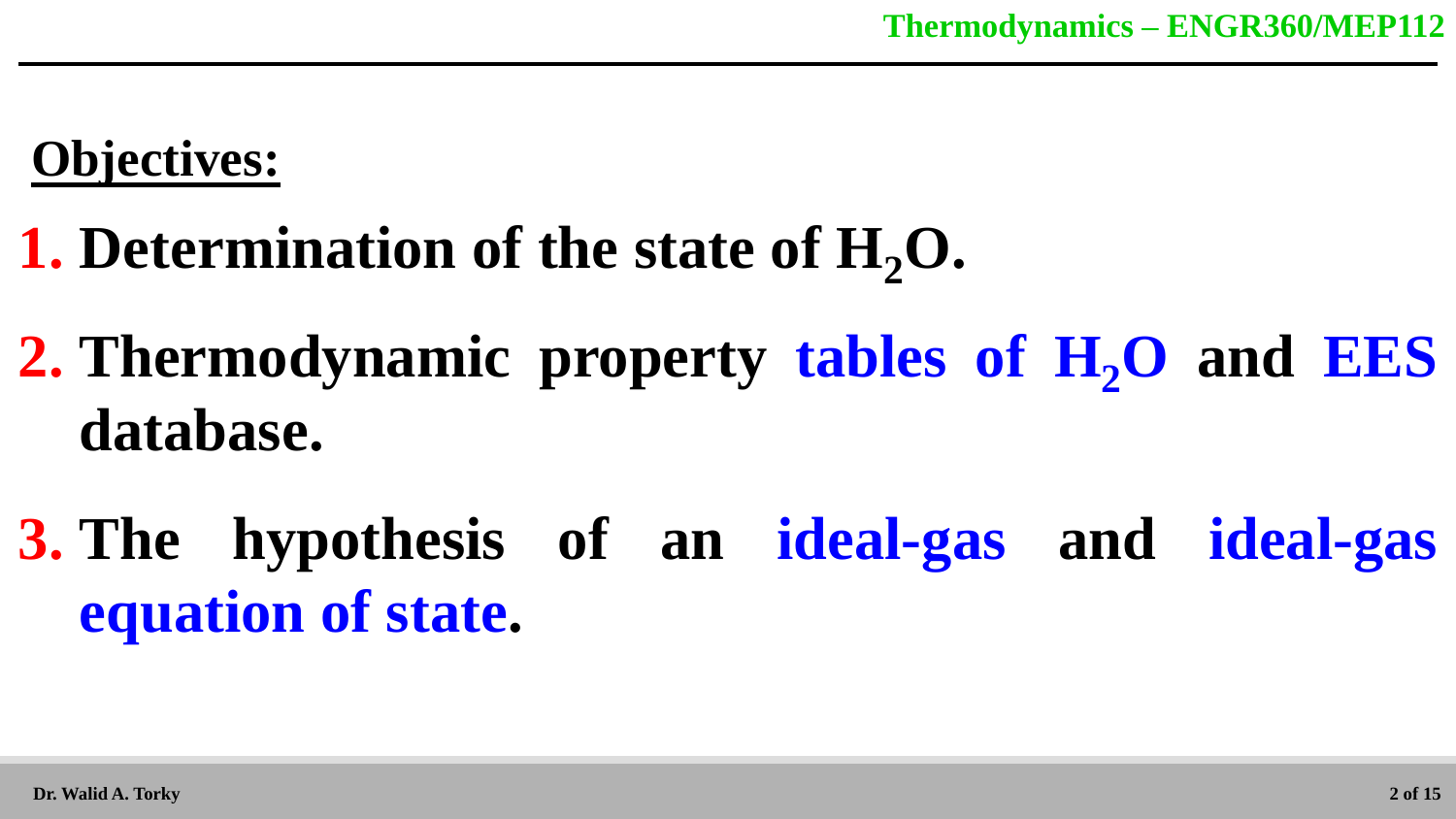# **STATE OF H2O**

 $\Box$  Two independent properties are enough to  $\Box$ **identify the state.**

- **Available properties are (p,** *v***, T, u).**
- **All properties of the saturated liquid are**  denoted by **f** , like  $v_{\text{f}}$  and  $u_{\text{f}}$ .
- **All properties of the saturated vapor are denoted by g , like** *v***<sup>g</sup> and u<sup>g</sup> .**
- **All properties of the saturated mixture are denoted by m**, like  $v_m$  and  $u_m$ .
- **There is no denotation for p and T !!!**

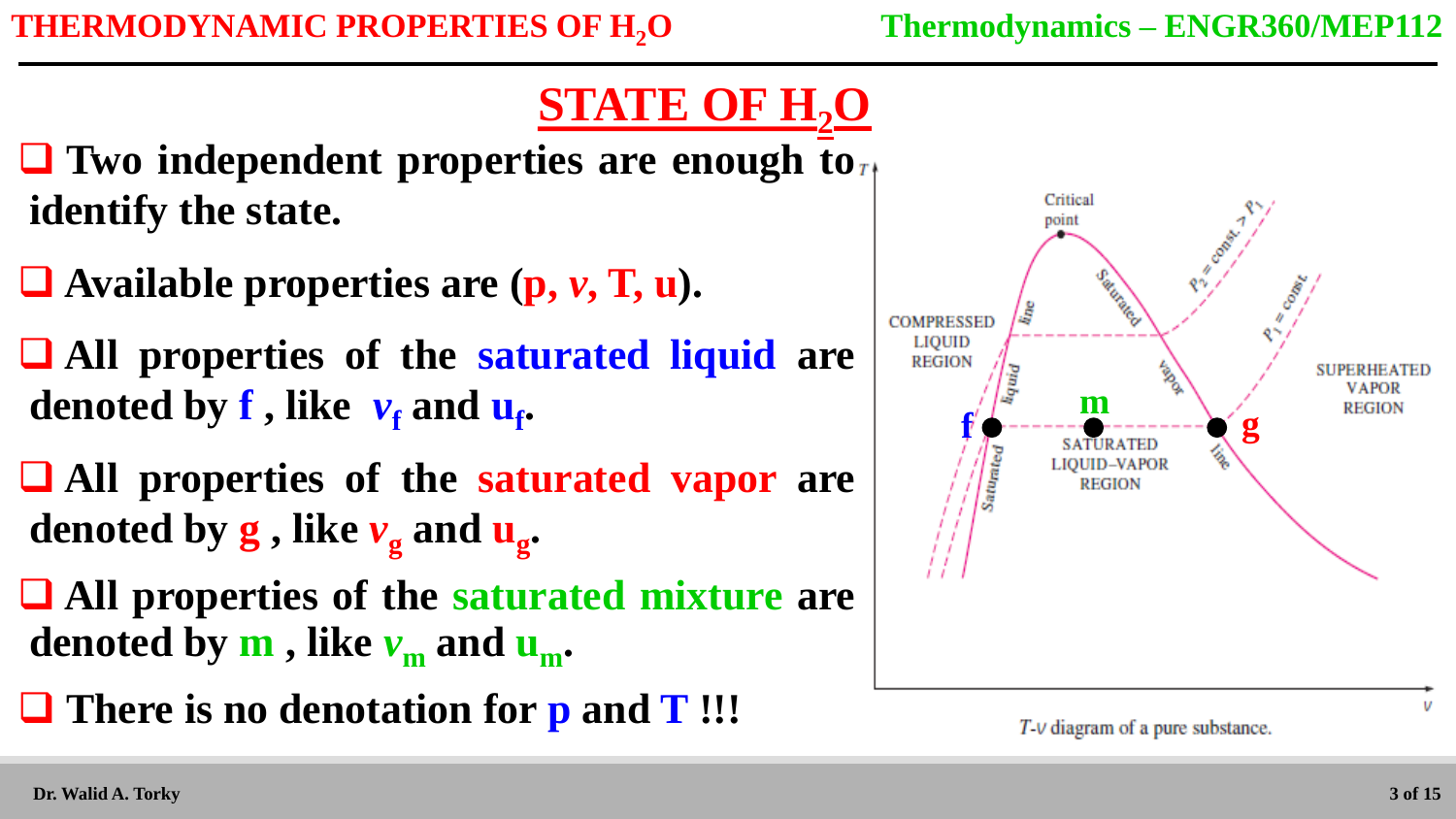# **A. COMPRESSED LIQUID**

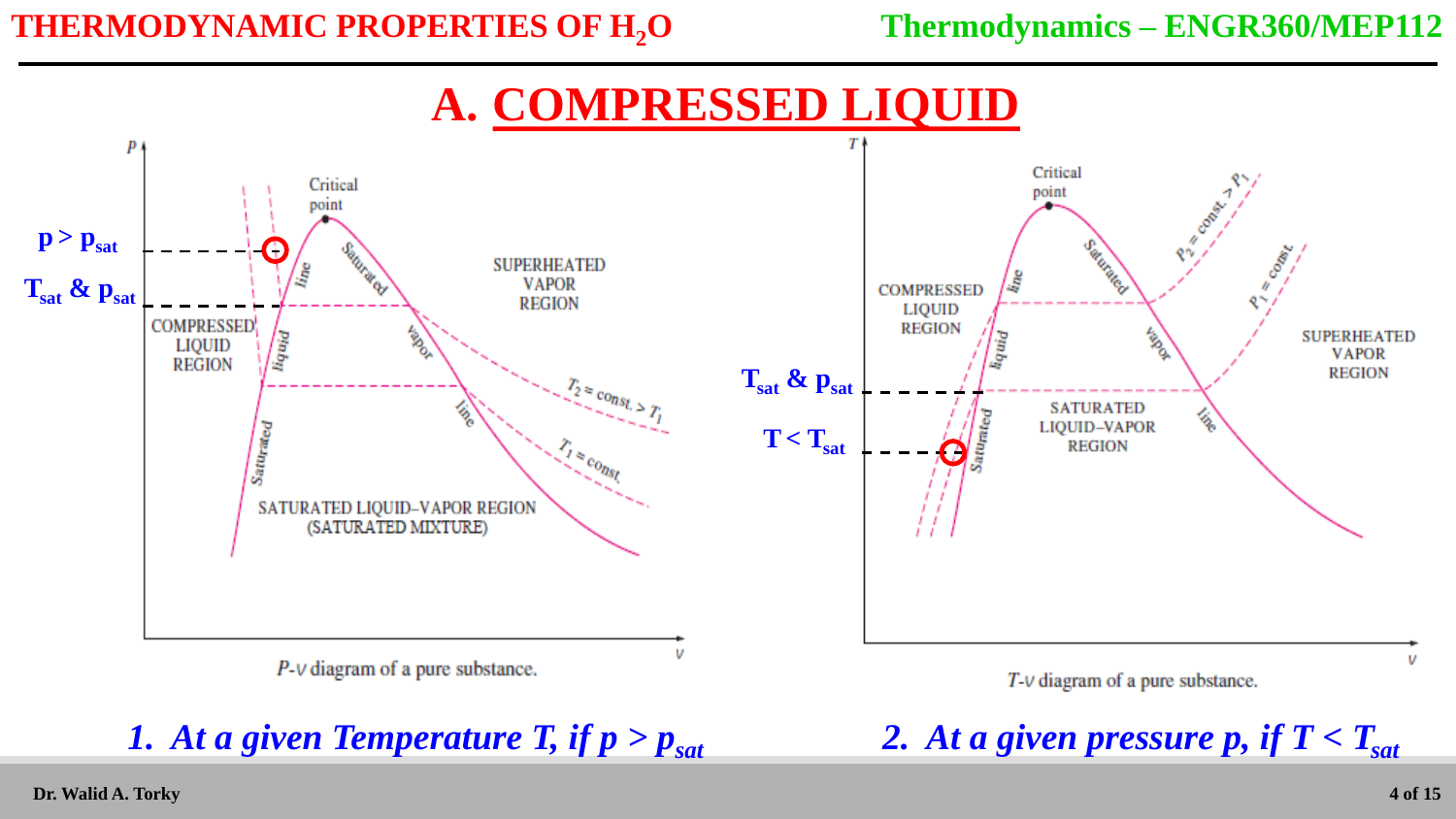# **A. COMPRESSED LIQUID**



<sup>3.</sup> At a given  $p \& T$ , if  $v < v_f$ 

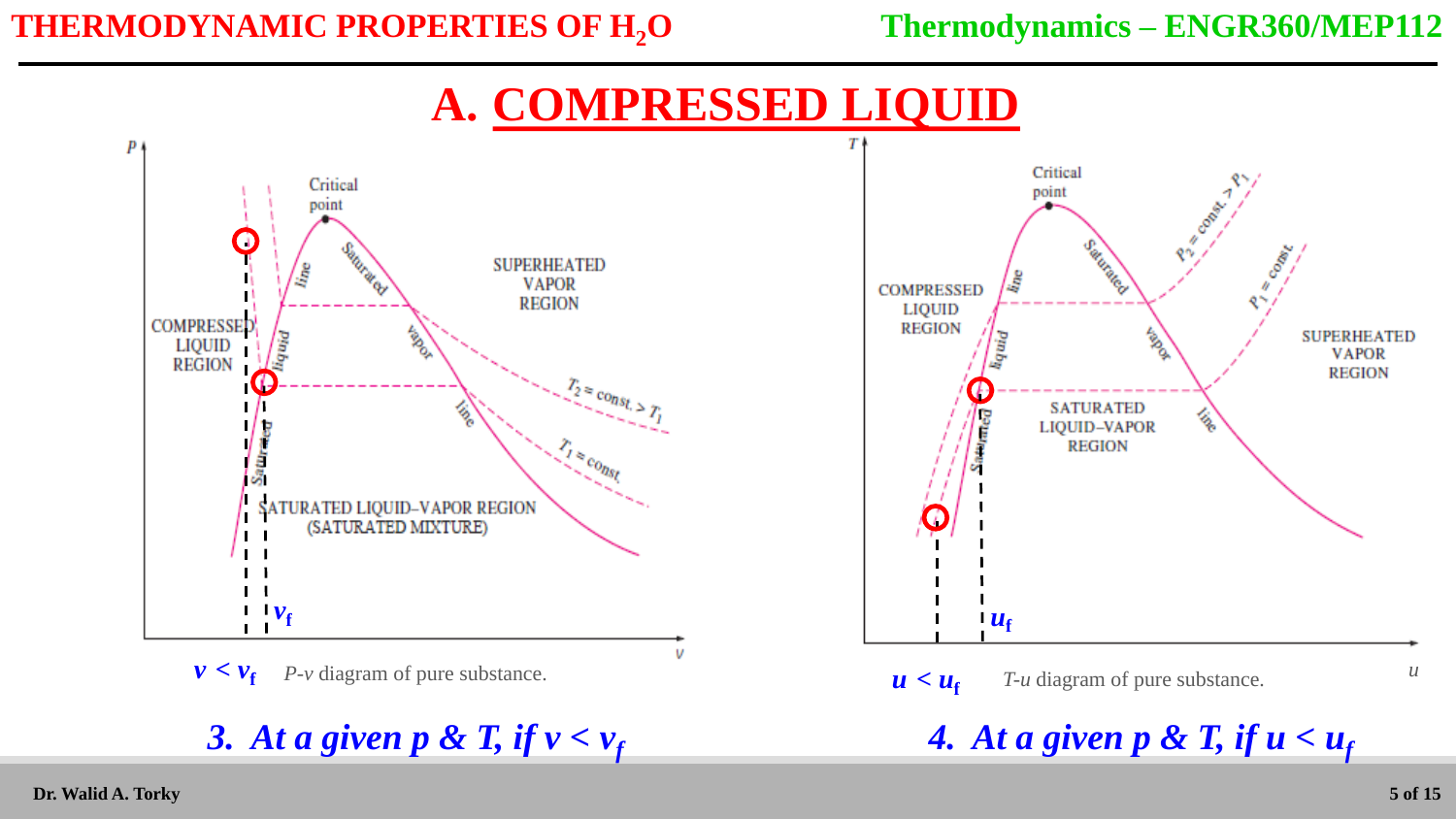### **B. SUPERHEATED VAPOR**

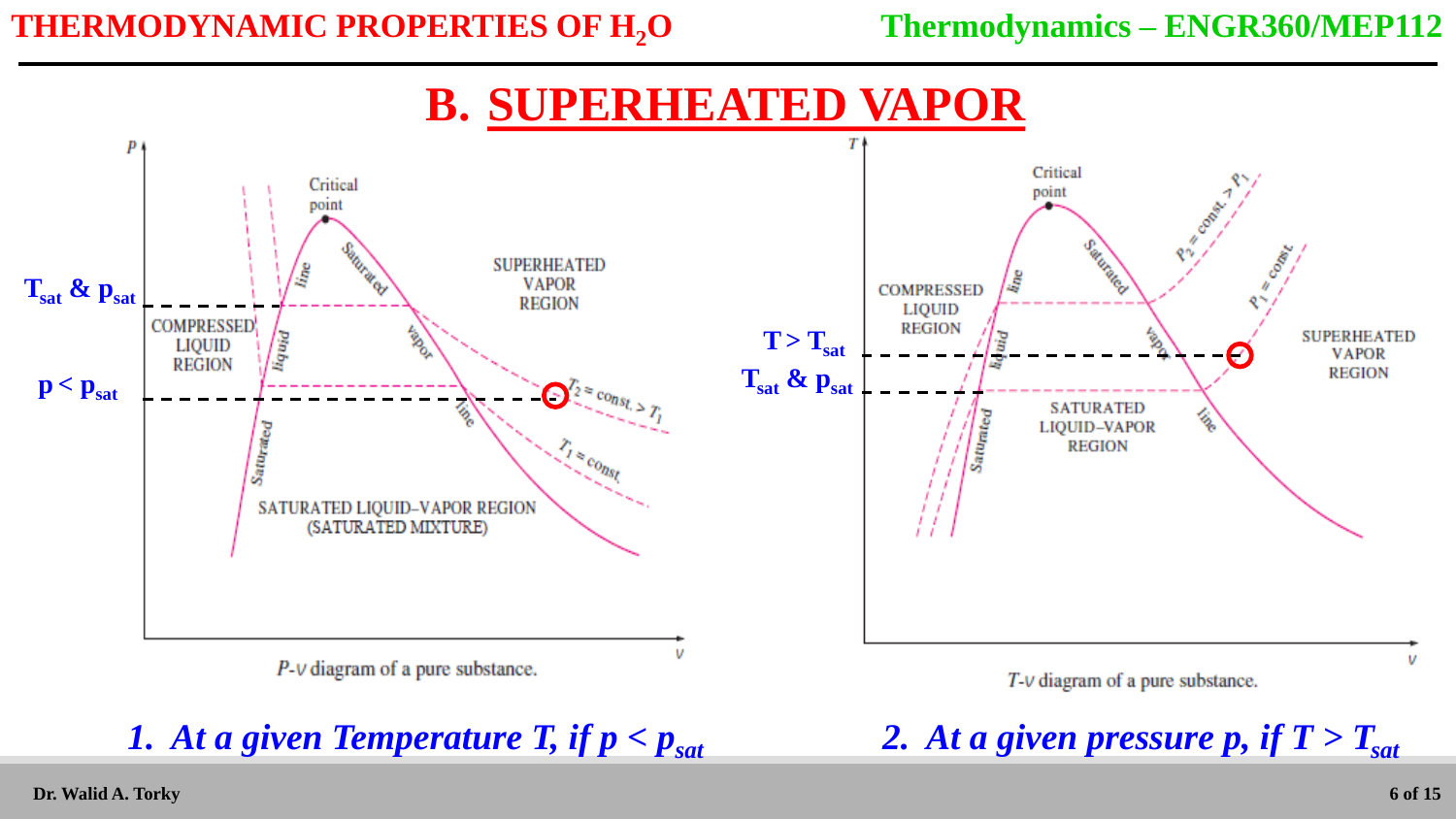### **B. SUPERHEATED VAPOR**



3. At a given p & T, if  $v > v_g$  4. At a given p & T, if  $u > u_g$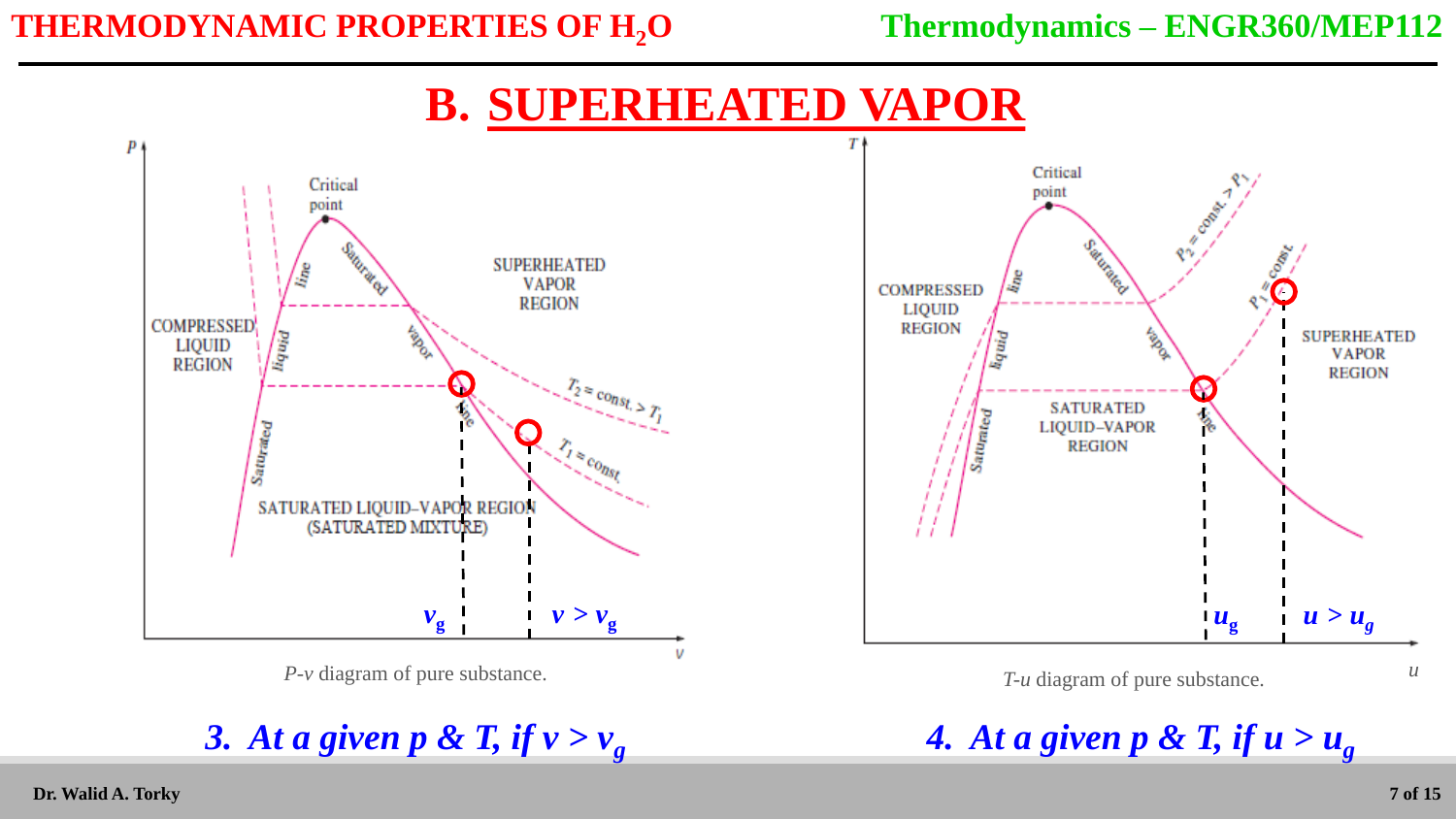



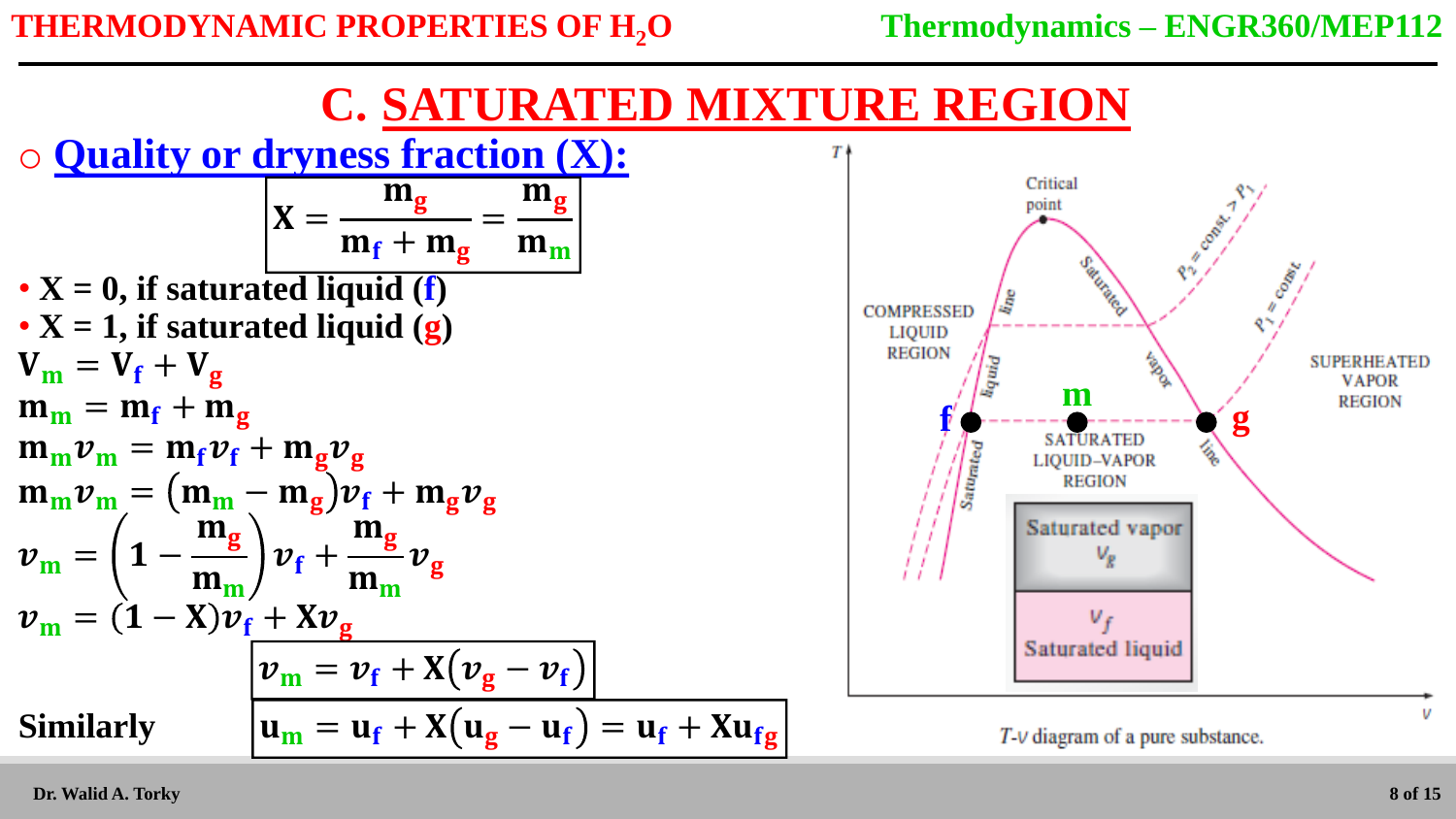# **ENTHALPY**

**In control volume (open system) analysis of certain types of processes, we frequently encounter the combination of properties**  $U + pV$ **. This combination is defined as a new property, enthalpy, and given the symbol h:**

$$
H = U + pV
$$



The combination  $u + P v$  is frequently encountered in the analysis of control volumes.

**Latent heat of vaporization**

**Or**

$$
\frac{\mathbf{h} = \mathbf{u} + \mathbf{p}\mathbf{v}}{\mathbf{h}_{\mathbf{m}} = \mathbf{h}_{\mathbf{f}} + \mathbf{X}(\mathbf{h}_{\mathbf{g}} - \mathbf{h}_{\mathbf{f}}) = \mathbf{h}_{\mathbf{f}} + \mathbf{X}(\mathbf{h}_{\mathbf{fg}})
$$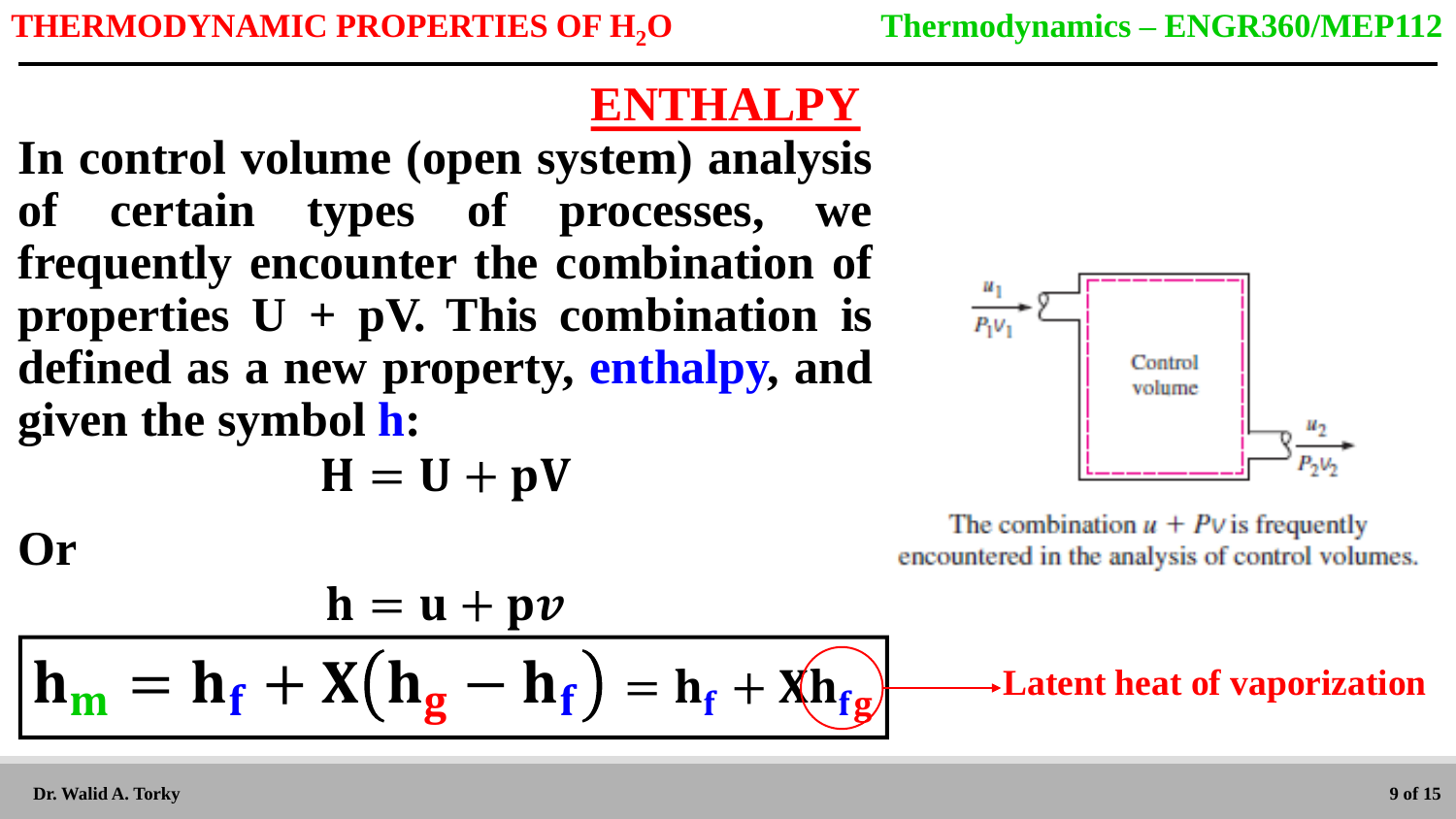#### TABLE A-4

#### Saturated water-Temperature table

|                                  |                                                          | Specific volume,<br>$m^3/kg$                                         |                                                          | Internal energy,<br>kJ/kg                                |                                                          |                                                          | Enthalpy,<br>kJ/kg                                       |                                                          |                                                          | Entropy,<br>kJ/kg·K                                      |                                                |                                                                 |
|----------------------------------|----------------------------------------------------------|----------------------------------------------------------------------|----------------------------------------------------------|----------------------------------------------------------|----------------------------------------------------------|----------------------------------------------------------|----------------------------------------------------------|----------------------------------------------------------|----------------------------------------------------------|----------------------------------------------------------|------------------------------------------------|-----------------------------------------------------------------|
| Temp.,<br>$T^{\circ}C$           | Sat.<br>press.,<br>$P_{\text{sat}}$ kPa                  | Sat.<br>liquid,<br>$V_f$                                             | Sat.<br>vapor,<br>$V_g$                                  | Sat.<br>liquid,<br>$U_f$                                 | Evap.,<br>$U_{fg}$                                       | Sat.<br>vapor,<br>$u_g$                                  | Sat.<br>liquid,<br>$h_f$                                 | Evap.,<br>$h_{fg}$                                       | Sat.<br>vapor,<br>$h_g$                                  | Sat.<br>liquid,<br>$S_f$                                 | Evap.,<br>$S_{fg}$                             | Sat.<br>vapor,<br>$S_{\hspace{-0.8pt}E}$                        |
| 0.01<br>5<br>10<br>15            | 0.6117<br>0.8725<br>1.2281<br>1.7057                     | 0.001000<br>0.001000<br>0.001000<br>0.001001                         | 206.00<br>147.03<br>106.32<br>77.885                     | 0.000<br>21.019<br>42.020<br>62.980                      | 2374.9<br>2360.8<br>2346.6<br>2332.5                     | 2374.9<br>2381.8<br>2388.7<br>2395.5                     | 0.001<br>21.020<br>42.022<br>62.982                      | 2500.9<br>2489.1<br>2477.2<br>2465.4                     | 2500.9<br>2510.1<br>2519.2<br>2528.3                     | 0.0000<br>0.0763<br>0.1511<br>0.2245                     | 9.1556<br>8.9487<br>8.7488<br>8.5559           | 9.1556<br>9.0249<br>8.8999<br>8.7803                            |
| 20<br>25<br>30<br>35<br>40<br>45 | 2.3392<br>3.1698<br>4.2469<br>5.6291<br>7.3851<br>9.5953 | 0.001002<br>0.001003<br>0.001004<br>0.001006<br>0.001008<br>0.001010 | 57.762<br>43.340<br>32.879<br>25.205<br>19.515<br>15.251 | 83.913<br>104.83<br>125.73<br>146.63<br>167.53<br>188.43 | 2318.4<br>2304.3<br>2290.2<br>2276.0<br>2261.9<br>2247.7 | 2402.3<br>2409.1<br>2415.9<br>2422.7<br>2429.4<br>2436.1 | 83.915<br>104.83<br>125.74<br>146.64<br>167.53<br>188.44 | 2453.5<br>2441.7<br>2429.8<br>2417.9<br>2406.0<br>2394.0 | 2537.4<br>2546.5<br>2555.6<br>2564.6<br>2573.5<br>2582.4 | 0.2965<br>0.3672<br>0.4368<br>0.5051<br>0.5724<br>0.6386 | 8.3696<br>8.1895<br>7.8466<br>7.6832<br>7.5247 | 8.6661<br>8.5567<br>8.0152 8.4520<br>8.3517<br>8.2556<br>8.1633 |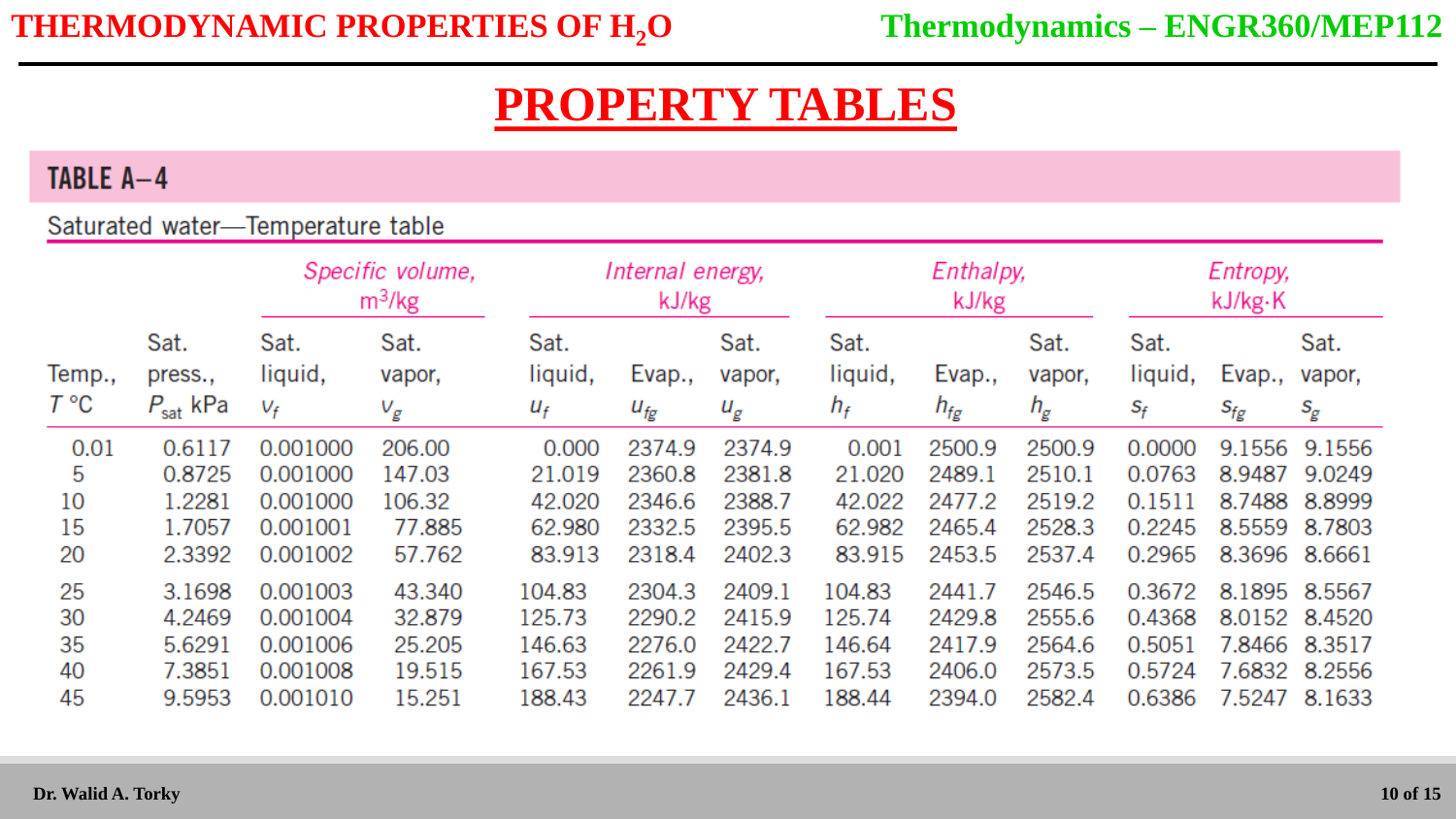#### TABLE A-5

#### Saturated water-Pressure table

|                  |                                       | Specific volume,<br>m <sup>3</sup> /kg |                         | Internal energy,<br>kJ/kg |                    |                         |                          | Enthalpy,<br>kJ/kg |                         | Entropy,<br>kJ/kg·K      |                             |                                          |
|------------------|---------------------------------------|----------------------------------------|-------------------------|---------------------------|--------------------|-------------------------|--------------------------|--------------------|-------------------------|--------------------------|-----------------------------|------------------------------------------|
| Press.,<br>P kPa | Sat.<br>temp.,<br>$T_\mathsf{sat}$ °C | Sat.<br>liquid,<br>$V_f$               | Sat.<br>vapor,<br>$V_g$ | Sat.<br>liquid,<br>$U_f$  | Evap.,<br>$u_{fg}$ | Sat.<br>vapor,<br>$u_g$ | Sat.<br>liquid,<br>$h_f$ | Evap.,<br>$h_{fg}$ | Sat.<br>vapor,<br>$h_g$ | Sat.<br>liquid,<br>$S_f$ | Evap.,<br>$s_{\mathit{fg}}$ | Sat.<br>vapor,<br>$S_{\hspace{-0.8pt}E}$ |
| 1.0              | 6.97                                  | 0.001000 129.19                        |                         | 29.302                    | 2355.2             | 2384.5                  | 29.303                   | 2484.4             | 2513.7                  | 0.1059                   | 8.8690                      | 8.9749                                   |
| 1.5              | 13.02                                 | 0.001001                               | 87.964                  | 54.686                    | 2338.1             | 2392.8                  | 54.688                   | 2470.1             | 2524.7                  | 0.1956                   | 8.6314                      | 8.8270                                   |
| 2.0              | 17.50                                 | 0.001001                               | 66.990                  | 73.431                    | 2325.5             | 2398.9                  | 73.433                   | 2459.5             | 2532.9                  | 0.2606                   | 8.4621                      | 8.7227                                   |
| 2.5              | 21.08                                 | 0.001002                               | 54.242                  | 88.422                    | 2315.4             | 2403.8                  | 88.424                   | 2451.0             | 2539.4                  | 0.3118                   | 8.3302                      | 8.6421                                   |
| 3.0              | 24.08                                 | 0.001003                               | 45.654                  | 100.98                    | 2306.9             | 2407.9                  | 100.98                   | 2443.9             | 2544.8                  | 0.3543                   | 8.2222                      | 8.5765                                   |
| 4.0              | 28.96                                 | 0.001004                               | 34.791                  | 121.39                    | 2293.1             | 2414.5                  | 121.39                   | 2432.3             | 2553.7                  | 0.4224                   | 8.0510                      | 8.4734                                   |
| 5.0              | 32.87                                 | 0.001005                               | 28.185                  | 137.75                    | 2282.1             | 2419.8                  | 137.75                   | 2423.0             | 2560.7                  |                          | 0.4762 7.9176               | 8.3938                                   |
| 7.5              | 40.29                                 | 0.001008                               | 19.233                  | 168.74                    | 2261.1             | 2429.8                  | 168.75                   | 2405.3             | 2574.0                  | 0.5763                   | 7.6738                      | 8.2501                                   |
| 10               | 45.81                                 | 0.001010                               | 14.670                  | 191.79                    | 2245.4             | 2437.2                  | 191.81                   | 2392.1             | 2583.9                  | 0.6492                   | 7.4996                      | 8.1488                                   |
| 15               | 53.97                                 | 0.001014                               | 10.020                  | 225.93                    | 2222.1             | 2448.0                  | 225.94                   | 2372.3             | 2598.3                  | 0.7549                   | 7.2522                      | 8.0071                                   |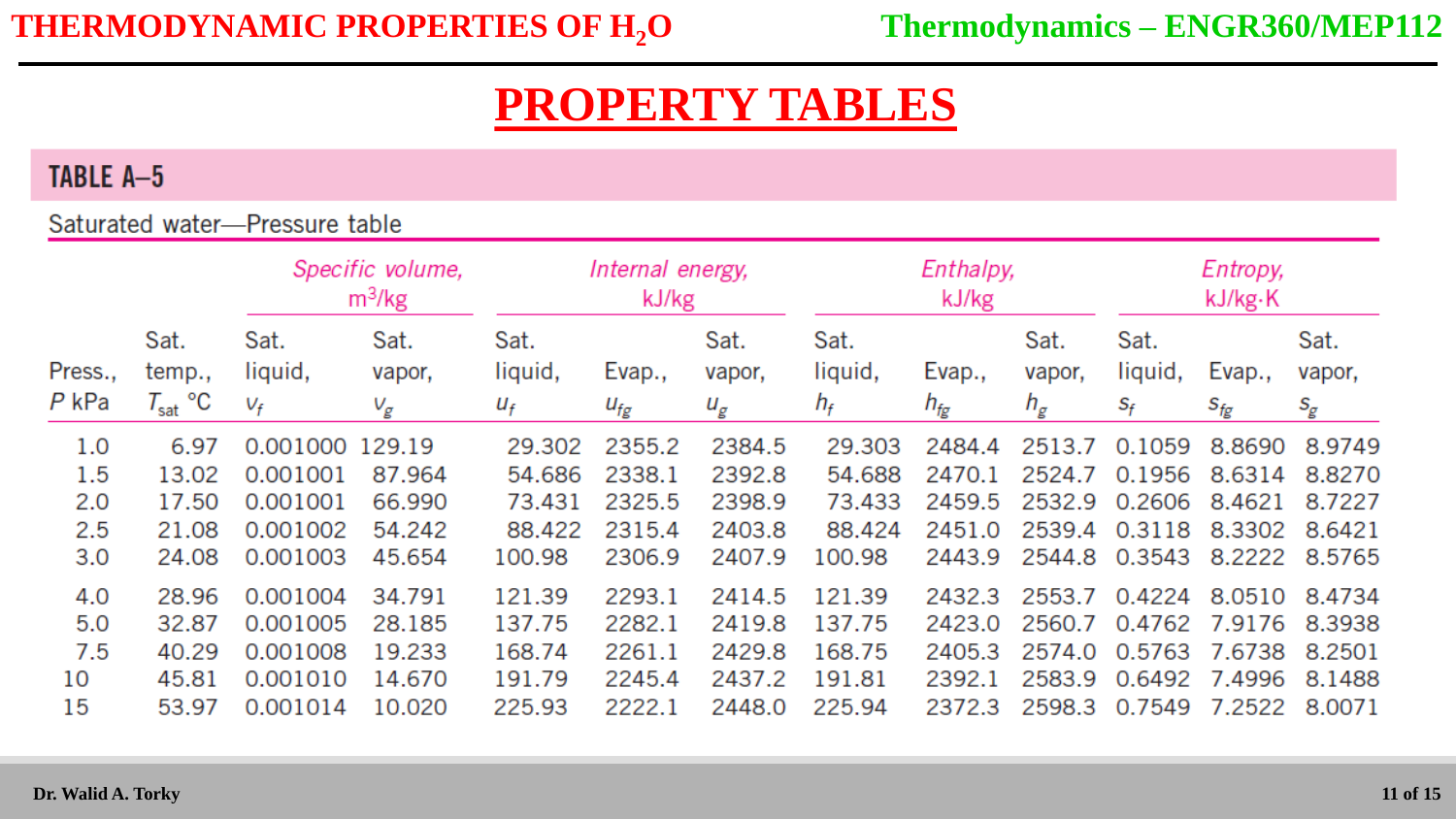TABLE A-6

Superheated water

|             | V        | U                         | h      | S       | V        | и                        | h      | S                        | V        | и      | h      | S              |
|-------------|----------|---------------------------|--------|---------|----------|--------------------------|--------|--------------------------|----------|--------|--------|----------------|
| $^{\circ}C$ | $m^3/kg$ | kJ/kg                     | kJ/kg  | kJ/kg·K | $m^3/kg$ | kJ/kg                    | kJ/kg  | kJ/kg·K                  | $m^3/kg$ | kJ/kg  | kJ/kg  | kJ/kg·K        |
|             |          | $P = 0.01$ MPa (45.81°C)* |        |         |          | $P = 0.05$ MPa (81.32°C) |        | $P = 0.10$ MPa (99.61°C) |          |        |        |                |
| $Sat.*$     | 14.670   | 2437.2                    | 2583.9 | 8.1488  | 3.2403   | 2483.2                   | 2645.2 | 7.5931                   | 1.6941   | 2505.6 | 2675.0 | 7.3589         |
| 50          | 14.867   | 2443.3                    | 2592.0 | 8.1741  |          |                          |        |                          |          |        |        |                |
| 100         | 17.196   | 2515.5                    | 2687.5 | 8.4489  | 3.4187   | 2511.5                   | 2682.4 | 7.6953                   | 1.6959   | 2506.2 | 2675.8 | 7.3611         |
| 150         | 19.513   | 2587.9                    | 2783.0 | 8.6893  | 3.8897   | 2585.7                   | 2780.2 | 7.9413                   | 1.9367   | 2582.9 | 2776.6 | 7.6148         |
| 200         | 21.826   | 2661.4                    | 2879.6 | 8.9049  | 4.3562   | 2660.0                   | 2877.8 | 8.1592                   | 2.1724   | 2658.2 | 2875.5 | 7.8356         |
| 250         | 24.136   | 2736.1                    | 2977.5 | 9.1015  | 4.8206   | 2735.1                   | 2976.2 | 8.3568                   | 2.4062   | 2733.9 | 2974.5 | 8.0346         |
| 300         | 26.446   | 2812.3                    | 3076.7 | 9.2827  | 5.2841   | 2811.6                   | 3075.8 | 8.5387                   | 2.6389   | 2810.7 | 3074.5 | 8.2172         |
| 400         | 31.063   | 2969.3                    | 3280.0 | 9.6094  | 6.2094   | 2968.9                   | 3279.3 | 8.8659                   | 3.1027   | 2968.3 | 3278.6 | 8.5452         |
| 500         | 35.680   | 3132.9                    | 3489.7 | 9.8998  | 7.1338   | 3132.6                   | 3489.3 | 9.1566                   | 3.5655   | 3132.2 | 3488.7 | 8.8362         |
| 600         | 40.296   | 3303.3                    | 3706.3 | 10.1631 | 8.0577   | 3303.1                   | 3706.0 | 9.4201                   | 4.0279   | 3302.8 | 3705.6 | 9.0999         |
| 700         | 44.911   | 3480.8                    | 3929.9 | 10.4056 | 8.9813   | 3480.6                   | 3929.7 | 9.6626                   | 4.4900   | 3480.4 | 3929.4 | 9.3424         |
| 800         | 49.527   | 3665.4                    | 4160.6 | 10.6312 | 9.9047   | 3665.2                   | 4160.4 | 9.8883                   | 4.9519   | 3665.0 | 4160.2 | 9.5682         |
| 900         | 54.143   | 3856.9                    | 4398.3 | 10.8429 | 10.8280  | 3856.8                   |        | 4398.2 10.1000           | 5.4137   | 3856.7 | 4398.0 | 9.7800         |
| 1000        | 58.758   | 4055.3                    | 4642.8 | 11.0429 | 11.7513  | 4055.2                   |        | 4642.7 10.3000           | 5.8755   | 4055.0 | 4642.6 | 9.9800         |
| 1100        | 63.373   | 4260.0                    | 4893.8 | 11.2326 | 12.6745  | 4259.9                   |        | 4893.7 10.4897           | 6.3372   | 4259.8 |        | 4893.6 10.1698 |
| 1200        | 67.989   | 4470.9                    | 5150.8 | 11.4132 | 13.5977  | 4470.8                   |        | 5150.7 10.6704           | 6.7988   | 4470.7 |        | 5150.6 10.3504 |
| 1300        | 72.604   | 4687.4                    | 5413.4 | 11.5857 | 14.5209  | 4687.3                   |        | 5413.3 10.8429           | 7.2605   | 4687.2 |        | 5413.3 10.5229 |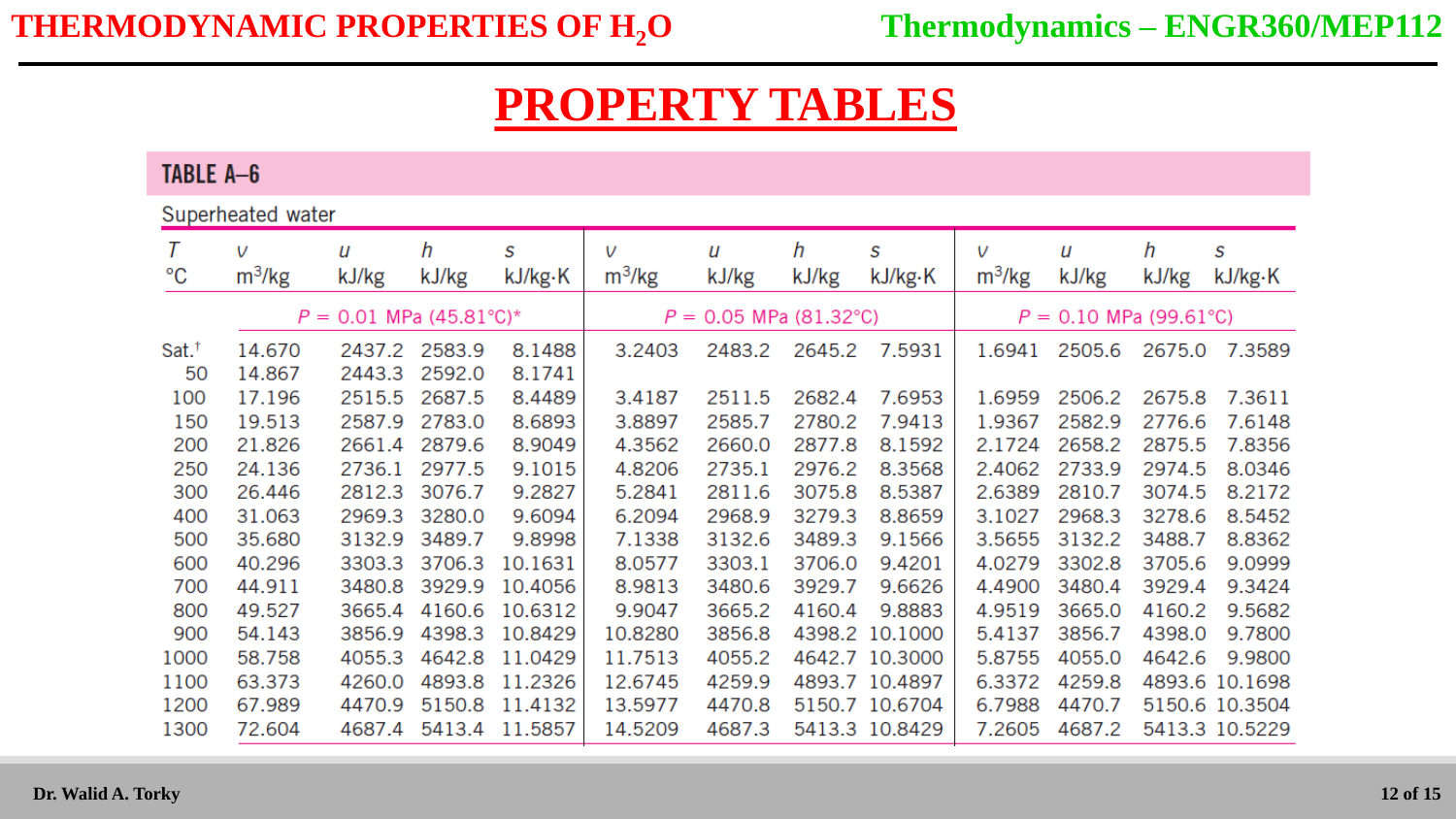#### TABLE A-7

#### Compressed liquid water

| sonnprossoa nquia mator |          |                                                                                                                                                                                                                               |                           |                                    |          |                                                                                             |        |                                    |          |                                                                                                                                                   |                                                                                      |  |
|-------------------------|----------|-------------------------------------------------------------------------------------------------------------------------------------------------------------------------------------------------------------------------------|---------------------------|------------------------------------|----------|---------------------------------------------------------------------------------------------|--------|------------------------------------|----------|---------------------------------------------------------------------------------------------------------------------------------------------------|--------------------------------------------------------------------------------------|--|
| V                       | и        | h                                                                                                                                                                                                                             | S                         | V                                  | U        | h                                                                                           | S      | V                                  | u        | h                                                                                                                                                 | S                                                                                    |  |
|                         |          |                                                                                                                                                                                                                               |                           |                                    |          |                                                                                             |        |                                    |          |                                                                                                                                                   | kJ/kg·K                                                                              |  |
|                         |          |                                                                                                                                                                                                                               |                           |                                    |          |                                                                                             |        | $P = 15$ MPa (342.16°C)            |          |                                                                                                                                                   |                                                                                      |  |
|                         |          | 1154.5                                                                                                                                                                                                                        | 2.9207                    |                                    | 1393.3   | 1407.9                                                                                      | 3.3603 |                                    |          | 1610.3                                                                                                                                            | 3.6848                                                                               |  |
|                         | 0.04     | 5.03                                                                                                                                                                                                                          | 0.0001                    | 0.0009952                          | 0.12     | 10.07                                                                                       | 0.0003 | 0.0009928                          | 0.18     | 15.07                                                                                                                                             | 0.0004                                                                               |  |
|                         | 83.61    | 88.61                                                                                                                                                                                                                         | 0.2954                    | 0.0009973                          | 83.31    | 93.28                                                                                       | 0.2943 | 0.0009951                          | 83.01    |                                                                                                                                                   | 0.2932                                                                               |  |
|                         | 166.92   | 171.95                                                                                                                                                                                                                        | 0.5705                    | 0.0010035                          | 166.33   | 176.37                                                                                      | 0.5685 | 0.0010013                          | 165.75   | 180.77                                                                                                                                            | 0.5666                                                                               |  |
|                         | 250.29   | 255.36                                                                                                                                                                                                                        | 0.8287                    | 0.0010127                          | 249.43   | 259.55                                                                                      | 0.8260 | 0.0010105                          | 248.58   |                                                                                                                                                   | 0.8234                                                                               |  |
|                         |          | 338.96                                                                                                                                                                                                                        | 1.0723                    | 0.0010244                          | 332.69   | 342.94                                                                                      | 1.0691 | 0.0010221                          | 331.59   |                                                                                                                                                   | 1.0659                                                                               |  |
|                         | 417.65   | 422.85                                                                                                                                                                                                                        | 1.3034                    | 0.0010385                          | 416.23   | 426.62                                                                                      | 1.2996 | 0.0010361                          | 414.85   |                                                                                                                                                   | 1.2958                                                                               |  |
|                         | 501.91   | 507.19                                                                                                                                                                                                                        | 1.5236                    | 0.0010549                          | 500.18   | 510.73                                                                                      | 1.5191 | 0.0010522                          | 498.50   |                                                                                                                                                   | 1.5148                                                                               |  |
|                         | 586.80   | 592.18                                                                                                                                                                                                                        | 1.7344                    | 0.0010738                          | 584.72   | 595.45                                                                                      | 1.7293 | 0.0010708                          | 582.69   |                                                                                                                                                   | 1.7243                                                                               |  |
|                         | 672.55   | 678.04                                                                                                                                                                                                                        | 1.9374                    | 0.0010954                          | 670.06   | 681.01                                                                                      | 1.9316 | 0.0010920                          | 667.63   | 684.01                                                                                                                                            | 1.9259                                                                               |  |
|                         | 759.47   | 765.09                                                                                                                                                                                                                        | 2.1338                    | 0.0011200                          | 756.48   | 767.68                                                                                      | 2.1271 | 0.0011160                          | 753.58   |                                                                                                                                                   | 2.1206                                                                               |  |
|                         |          | 853.68                                                                                                                                                                                                                        | 2.3251                    | 0.0011482                          | 844.32   | 855.80                                                                                      | 2.3174 | 0.0011435                          | 840.84   |                                                                                                                                                   | 2.3100                                                                               |  |
|                         | 938.39   | 944.32                                                                                                                                                                                                                        | 2.5127                    | 0.0011809                          | 934.01   | 945.82                                                                                      | 2.5037 | 0.0011752                          | 929.81   | 947.43                                                                                                                                            | 2.4951                                                                               |  |
|                         |          | 1037.7                                                                                                                                                                                                                        | 2.6983                    |                                    |          | 1038.3                                                                                      | 2.6876 |                                    |          | 1039.2                                                                                                                                            | 2.6774                                                                               |  |
|                         |          | 1134.9                                                                                                                                                                                                                        | 2.8841                    |                                    | 1121.6   | 1134.3                                                                                      | 2.8710 |                                    |          | 1134.0                                                                                                                                            | 2.8586                                                                               |  |
|                         |          |                                                                                                                                                                                                                               |                           |                                    |          | 1235.0                                                                                      | 3.0565 |                                    |          | 1233.0                                                                                                                                            | 3.0410                                                                               |  |
|                         |          |                                                                                                                                                                                                                               |                           |                                    |          | 1343.3                                                                                      | 3.2488 |                                    |          | 1338.3                                                                                                                                            | 3.2279                                                                               |  |
|                         |          |                                                                                                                                                                                                                               |                           |                                    |          |                                                                                             |        |                                    |          | 1454.0                                                                                                                                            | 3.4263                                                                               |  |
|                         |          |                                                                                                                                                                                                                               |                           |                                    |          |                                                                                             |        |                                    |          | 1592.4                                                                                                                                            | 3.6555                                                                               |  |
|                         | $m^3/kg$ | kJ/kg<br>0.0012862 1148.1<br>0.0009977<br>0.0009996<br>0.0010057<br>0.0010149<br>0.0010267<br>0.0010410<br>0.0010576<br>0.0010769<br>0.0010988<br>0.0011240<br>0.0011531<br>0.0011868<br>0.0012268 1031.6<br>0.0012755 1128.5 | kJ/kg<br>333.82<br>847.92 | kJ/kg·K<br>$P = 5$ MPa (263.94 °C) | $m^3/kg$ | kJ/kg<br>0.0014522<br>0.0012192 1026.2<br>0.0012653<br>0.0013226 1221.8<br>0.0013980 1329.4 | kJ/kg  | kJ/kg·K<br>$P = 10$ MPa (311.00°C) | $m^3/kg$ | kJ/kg<br>0.0016572 1585.5<br>0.0012121 1021.0<br>0.0012560 1115.1<br>0.0013096 1213.4<br>0.0013783 1317.6<br>0.0014733 1431.9<br>0.0016311 1567.9 | kJ/kg<br>97.93<br>263.74<br>346.92<br>430.39<br>514.28<br>598.75<br>770.32<br>858.00 |  |

#### **Approximation:**

**Treat the compressed liquid as saturated liquid at the given temperature.**

#### **Example: Water at 1 bar and 80<sup>o</sup>C**

- $v = v_{f@80}^{\circ}$ c
- $\mathbf{u} = \mathbf{u}_{\mathbf{f}\textcircled{e}80}^{\mathrm{o}}\mathbf{c}$
- $\mathbf{h} = \mathbf{h}_{\mathbf{f}\textcircled{e}80}$ °C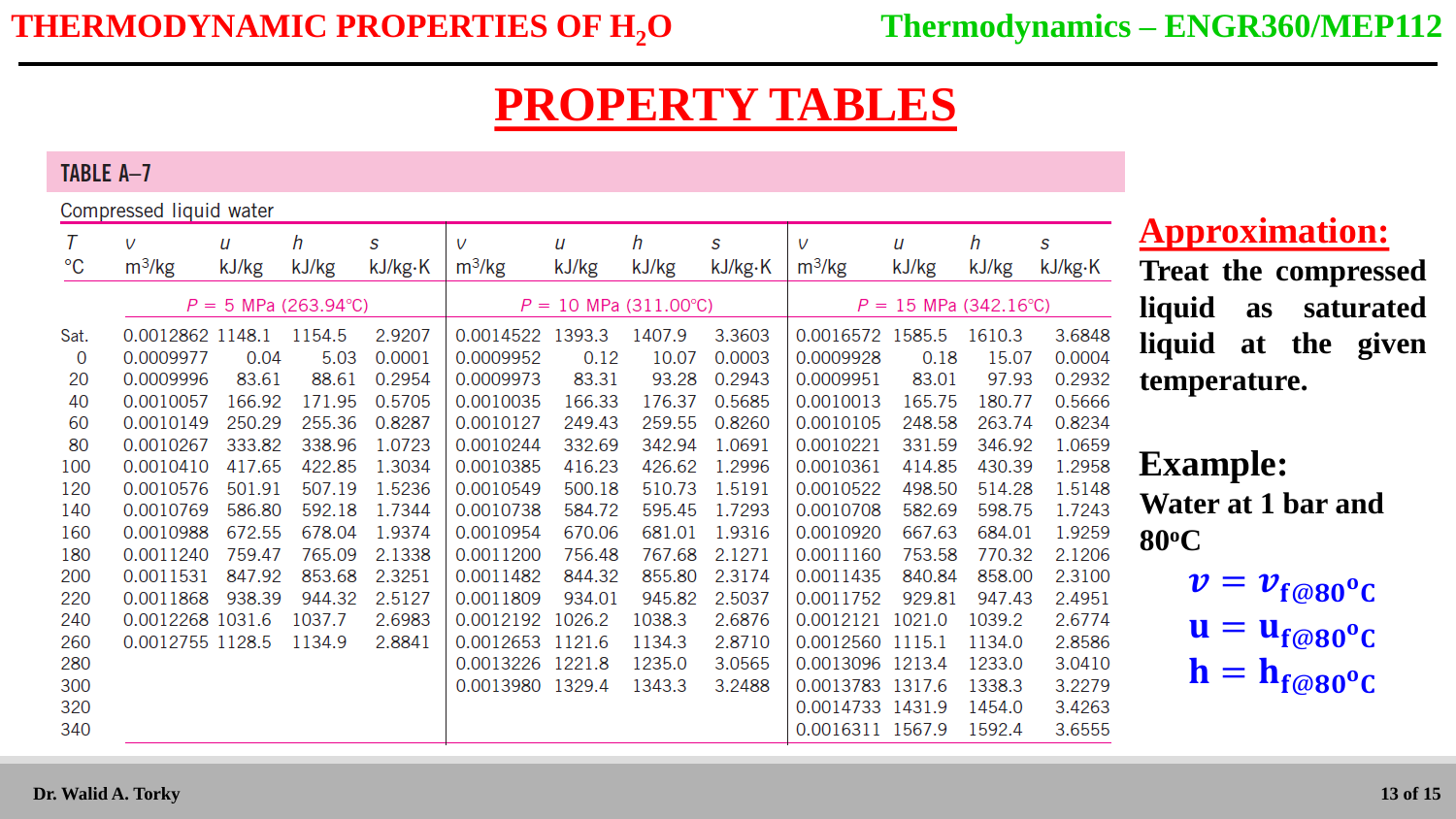# **IDEAL GAS**

 **An ideal gas is an imaginary substance that obeys the relation:**  $pv = RT$ 

 **At low pressures and high temperatures, the density of a gas decreases, and the gas behaves as an ideal gas under these conditions.** 

 **Nitrogen, oxygen, hydrogen, helium, argon, neon, and even heavier gases such as air and carbon dioxide can be treated as ideal gases with negligible error (often less than 1 percent).**

 **Dense gases such as water vapor in steam power plants and refrigerant vapor in refrigerators, however,** *should not* **be treated as ideal gases. Instead, the property tables should be used for these substances.**